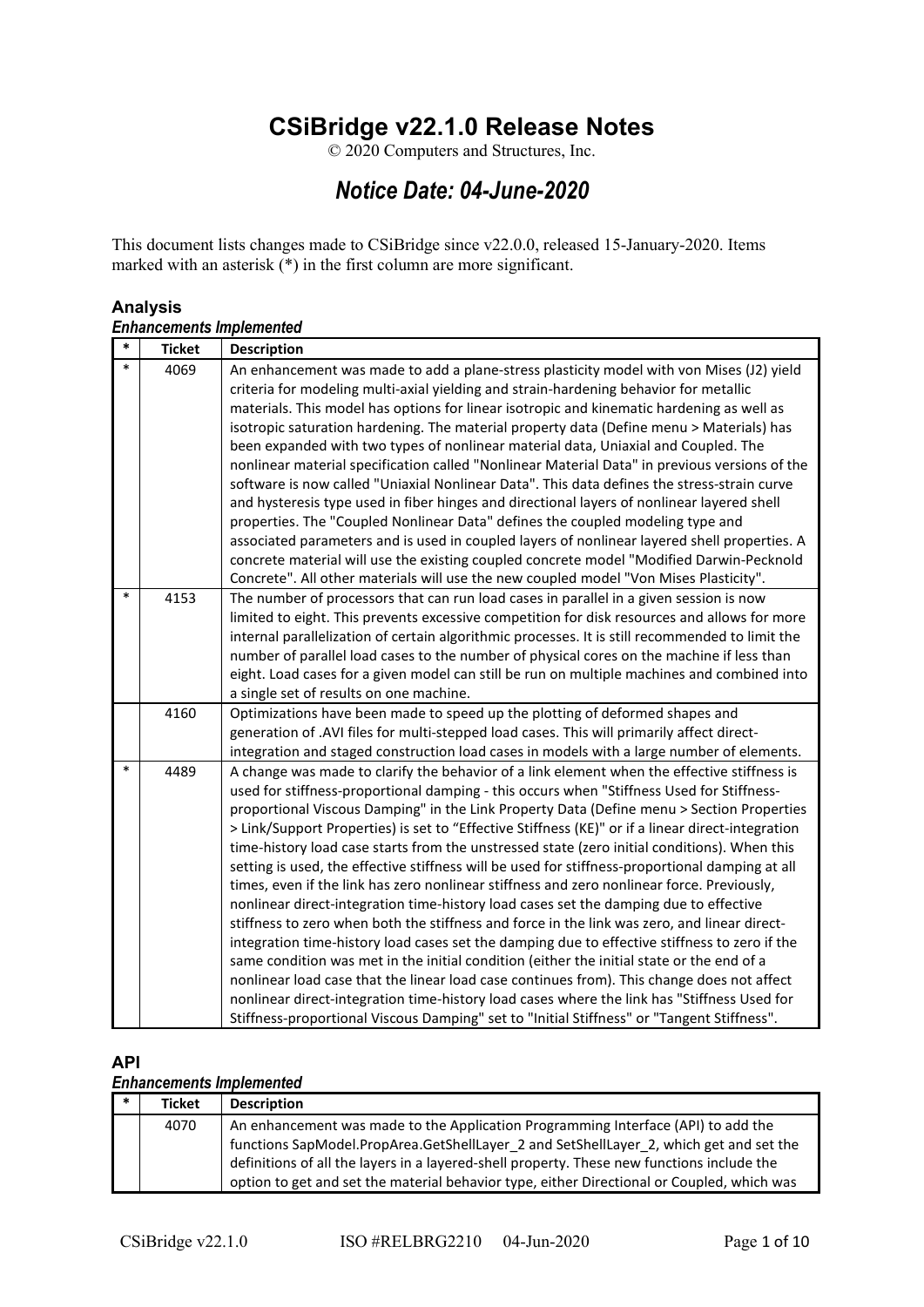|        | <b>Ticket</b> | <b>Description</b>                                                                                                                                                                                                                                                                                                                                                                                                                                                                                                                                                                                                          |
|--------|---------------|-----------------------------------------------------------------------------------------------------------------------------------------------------------------------------------------------------------------------------------------------------------------------------------------------------------------------------------------------------------------------------------------------------------------------------------------------------------------------------------------------------------------------------------------------------------------------------------------------------------------------------|
|        |               | not available in the now superseded functions GetShellLayer 1 and SetShellLayer 1. If the<br>function SetShellLayer 1 is used, the material behavior type defaults to Directional for all<br>layers.                                                                                                                                                                                                                                                                                                                                                                                                                        |
| $\ast$ | 4278          | The CSiBridge API can now be used to start and/or connect to a running instance of<br>CSiBridge on a Remote Computer that is running the new API Service for distributed<br>computing. Simultaneous runs can be started on multiple Remote Computers using an API<br>script or plug-in, and results can be merged to the Main Computer programmatically,<br>without user intervention, as they become available. Possible applications that can be sped<br>up by distributed computing include parameter studies, Monte Carlo simulations, or<br>performance-based design requiring a large number of load cases to be run. |

# **Bridge Design and Rating**

|        | <b>Enhancements Implemented</b> |                                                                                                                                                                                                                                                                                                                                                                                                                                                                                                                                                                                                                                                                                                                                                                                                                                                                                                                                                                                                                                                                                                                                                                                                                                                                                                                                                 |  |
|--------|---------------------------------|-------------------------------------------------------------------------------------------------------------------------------------------------------------------------------------------------------------------------------------------------------------------------------------------------------------------------------------------------------------------------------------------------------------------------------------------------------------------------------------------------------------------------------------------------------------------------------------------------------------------------------------------------------------------------------------------------------------------------------------------------------------------------------------------------------------------------------------------------------------------------------------------------------------------------------------------------------------------------------------------------------------------------------------------------------------------------------------------------------------------------------------------------------------------------------------------------------------------------------------------------------------------------------------------------------------------------------------------------|--|
| $\ast$ | <b>Ticket</b>                   | <b>Description</b>                                                                                                                                                                                                                                                                                                                                                                                                                                                                                                                                                                                                                                                                                                                                                                                                                                                                                                                                                                                                                                                                                                                                                                                                                                                                                                                              |  |
|        | 3468                            | Service design and rating checks for steel I-girder and U-girder bridges per the AASHTO<br>code may now consider non-zero tensile-stress limits for the slab concrete. Previously the<br>slab could only be specified to take unlimited tension or no tension. Now an additional<br>option is available to limit the tension to a user-specified scale factor multiplied by the                                                                                                                                                                                                                                                                                                                                                                                                                                                                                                                                                                                                                                                                                                                                                                                                                                                                                                                                                                 |  |
|        |                                 | square-root of the concrete strength, f'c. This option has been added to the Steel-I Comp<br>Service and Steel-U Comp Service requests for AASHTO design and rating.                                                                                                                                                                                                                                                                                                                                                                                                                                                                                                                                                                                                                                                                                                                                                                                                                                                                                                                                                                                                                                                                                                                                                                            |  |
| *      | 3741                            | A change has been made to how the unrestrained lengths of the top-flanges are calculated<br>for the constructability checks of steel U-girder bridge sections. By way of background, the<br>top-flange unrestrained length is measured based on the locations of internal diaphragms,<br>external diaphragms, and the supports. Staggered external diaphragms on the left- and<br>right-hand side of the girder can be at different longitudinal locations. Previously staggered<br>external diaphragms were assumed to support both top flanges of the U-girder regardless<br>of which side they were connected to. This could lead to shorter unrestrained lengths than<br>expected and produce unconservative results. Now, when the unrestrained lengths for the<br>left and right top flanges are not equal due to different staggered diaphragm locations on<br>the two sides of the U girder, the longer unrestrained length will be used for the design of<br>both top flanges. This value is reported in the table "Bridge Design Section Cuts and Panels"<br>as field value "MaxTFUnbrL" and the design output table for the construction staged and<br>nonstaged design checks. The result now may be slightly conservative in some cases. This<br>change affects the superstructure constructability design requests for all codes. |  |
| *      | 3782                            | The Chinese JTG D62 2004 bridge superstructure design code has been updated to the<br>latest JTG 3662-2018.                                                                                                                                                                                                                                                                                                                                                                                                                                                                                                                                                                                                                                                                                                                                                                                                                                                                                                                                                                                                                                                                                                                                                                                                                                     |  |
| $\ast$ | 3822                            | The development length at the ends of rebar/reinforcement can be defined in the Bridge<br>Modeler for use in bridge design and rating. This has been implemented based on the<br>AASHTO LRFD, CAN/CSA-S6, and EUROCODE codes. The development length is computed<br>automatically based on the bar diameter, yield strength, and specified or assumed concrete<br>properties. An additional scale factor may be specified for the model to adjust the<br>calculated values for additional information or design/rating needs. In addition, an<br>embedment ratio may be specified at both ends of each bar to account for hooks or bends<br>that shorten or eliminate the development length. The reduction in effective rebar area is<br>taken as linear over the development length.                                                                                                                                                                                                                                                                                                                                                                                                                                                                                                                                                          |  |
| *      | 3973                            | Bridge superstructure design and rating for concrete Tee-beam bridge sections has been<br>added according to the AASHTO code (all LRFD versions). The following design checks are<br>available: Stress, Shear, and Flexure. The following rating checks are available: Shear,<br>Flexure, Minimum Rebar, and Service. Design and rating checks can be defined<br>automatically when creating a bridge model from the Quick Bridge new-model template.<br>Results can be displayed in graphical form, plotted along the length of the superstructure.<br>Full output is available in tabular form. Detailed design reports for individual stations will be<br>available in a future release.                                                                                                                                                                                                                                                                                                                                                                                                                                                                                                                                                                                                                                                     |  |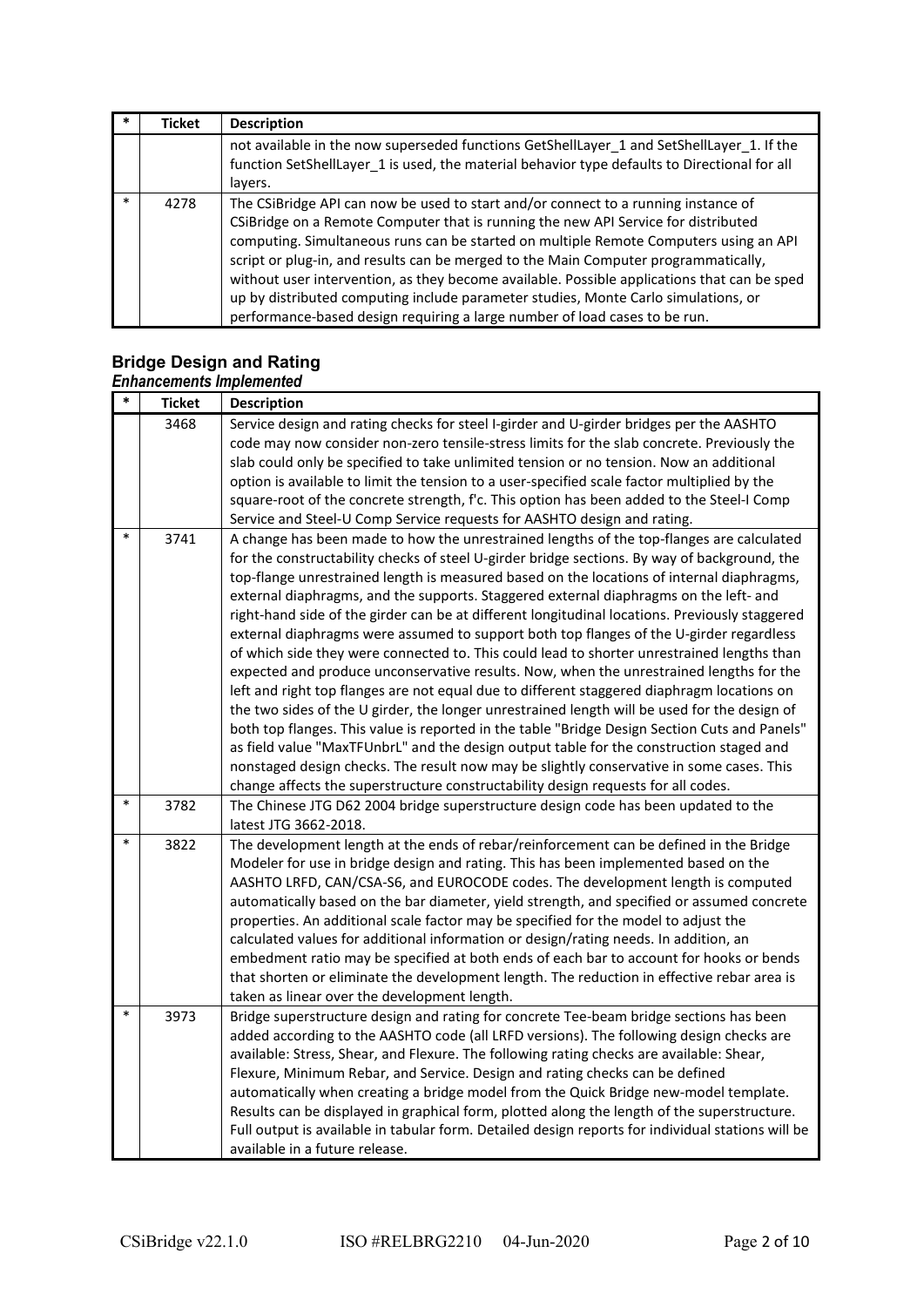| $\ast$ | <b>Ticket</b> | <b>Description</b>                                                                            |
|--------|---------------|-----------------------------------------------------------------------------------------------|
| $\ast$ | 4131          | An enhancement was implemented for concrete bridge rating per the AASHTO code where           |
|        |               | three reliability factors were added to the Minimum Rebar Rating requests to match the        |
|        |               | AASHTO LRFD equation 5.6.3.3-1. These factors are Gamma1 to account for variability in        |
|        |               | the flexural cracking strength of the concrete, Gamma 2 for the variability of prestress, and |
|        |               | Gamma3 for the ratio of the nominal yield stress of reinforcement to ultimate strength.       |
|        |               | Previous versions of the rating algorithm were using the corresponding equation from the      |
|        |               | AAASHTO 2007 edition, which did not have these reliability factors. Impacted rating request   |
|        |               | are MinRebar - ConcBox, MinRebar - Multicell Conc Box, and MinRebar - Precast Comp.           |
|        |               | Impacted Resistance Code versions: AASHTO LRFD 2011 and newer.                                |

### **Bridge Modeler**

#### *Enhancements Implemented*

| $\ast$ | <b>Ticket</b> | <b>Description</b>                                                                                                                                                                 |
|--------|---------------|------------------------------------------------------------------------------------------------------------------------------------------------------------------------------------|
| $\ast$ | 2124          | Modeling and loading features have been implemented for capturing bridge-rail interaction                                                                                          |
|        |               | under train vehicle and other loading. Rail-track layout is defined with respect to a bridge                                                                                       |
|        |               | layout line, similar to how vehicle lanes are currently defined. Tracks can be modeled as                                                                                          |
|        |               | two rails or as a single rail with double stiffness. Track support properties can be defined                                                                                       |
|        |               | that represent the combined effect of ballast, ties, clips, and other materials or devices that                                                                                    |
|        |               | connect the rails to the bridge deck or ground (embankment). Support properties are linear                                                                                         |
|        |               | in the vertical and transverse directions, but can yield in the longitudinal direction. The                                                                                        |
|        |               | longitudinal stiffness and yield force can be specified to increase by a scale factor when                                                                                         |
|        |               | loaded by a train vehicle in a nonlinear multi-step static load case. Rails are represented by                                                                                     |
|        |               | frame objects, and are automatically connected by links representing track supports to shell                                                                                       |
|        |               | (area) or solid objects representing the top slab of bridge objects. Outside of bridge objects,                                                                                    |
|        |               | rails are automatically connected to ground by links representing track supports. A new                                                                                            |
|        |               | type of load pattern, Train Live, is available to define step-by-step loading of vehicles on rail                                                                                  |
|        |               | tracks. When a Train Live load pattern is applied in a nonlinear multi-step load case, the                                                                                         |
|        |               | track support properties will be scaled for each load step at all locations between the first                                                                                      |
|        |               | and last axle of the train based on the location of the train(s) for that load step. For all other                                                                                 |
|        |               | linear and nonlinear load cases, the un-scaled track support properties are used. For                                                                                              |
|        |               | influence-based moving load cases, vehicles acting on rail tracks will load the rails directly                                                                                     |
| $\ast$ |               | rather than the bridge deck like is done for lanes.                                                                                                                                |
|        | 2357          | The Bridge Modeler has been enhanced to improve the modeling of steel I-girder, U-girder                                                                                           |
|        |               | and concrete I-girder bridges with two or more spans when the option Mesh Superstructure<br>to Match Bent Bearing is set as "No" in the Bridge Object Bent Assignments form. A new |
|        |               | type of global section cut has been introduced that consists of a collection of staggered                                                                                          |
|        |               | section cuts, one for each girder. These are used to mesh the bridge object near skewed                                                                                            |
|        |               | bents to more accurately capture girder lengths and their behavior near the bent without                                                                                           |
|        |               | skewing the mesh to match the bent. This enhancement improves the analysis results for                                                                                             |
|        |               | individual girders as well as the design or rating results for steel I-girder, U-girder and                                                                                        |
|        |               | concrete I-girder bridges whenever the option Mesh Superstructure to Match Bent Bearing                                                                                            |
|        |               | is set to "No" in the Bridge Object Bent Assignments form. However, analysis results for the                                                                                       |
|        |               | entire bridge section may show jumps at the staggered global section cuts since they do not                                                                                        |
|        |               | represent a single plane. In addition, there may be a small reduction in shears and negative                                                                                       |
|        |               | moments at the bent since the girder section cuts collect forces from both sides of the bent.                                                                                      |
|        |               | While this new feature provides significant improvement for the case where the                                                                                                     |
|        |               | superstructure meshing has been specified not to match the bent bearing, the default                                                                                               |
|        |               | setting to match the mesh to bent bearing is generally recommended.                                                                                                                |
| $\ast$ | 3140          | The Bridge Modeler has been enhanced for steel U-girder bridges to allow easier                                                                                                    |
|        |               | specification of girder (steel beam) plate sizes and vertical web stiffeners prior to running                                                                                      |
|        |               | analysis and bridge design or rating. Previously these options were only available after                                                                                           |
|        |               | running bridge design or rating using the Optimize command. This new feature is accessed                                                                                           |
|        |               | using the command Bridge > Spans > Steel Beam Editor. Plate sizes can only be edited when                                                                                          |
|        |               | the model is unlocked, but the vertical stiffeners can be edited whether the model is locked                                                                                       |
|        |               | or unlocked.                                                                                                                                                                       |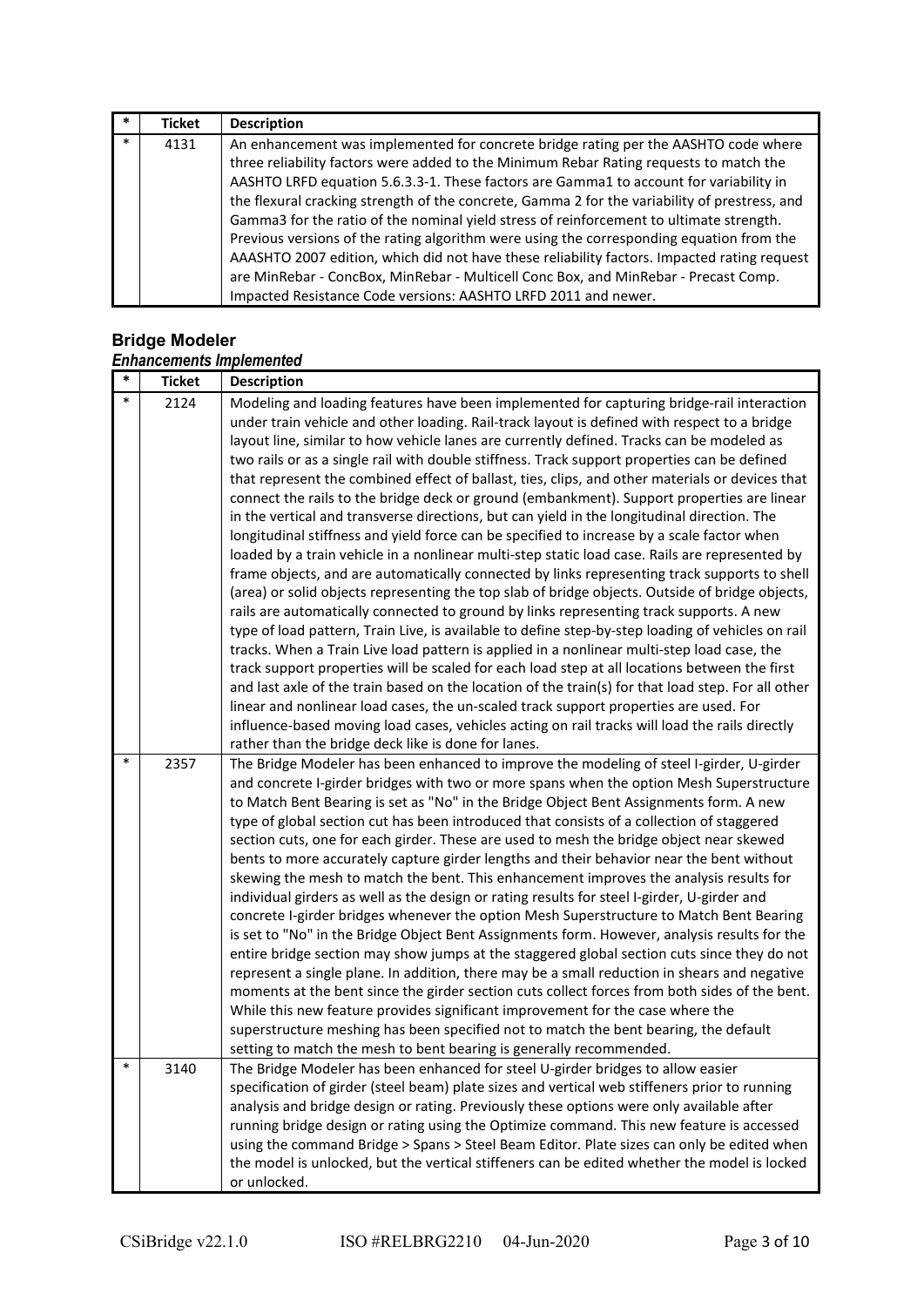| * | Ticket | <b>Description</b>                                                                          |
|---|--------|---------------------------------------------------------------------------------------------|
|   | 3538   | The Bridge Modeler has been enhanced for speed when updating a bridge object with a         |
|   |        | composite bridge section. In particular, certain computations associated with girder local  |
|   |        | section cuts are now only performed just before analysis, rather than every time the bridge |
|   |        | object is updated. This enhancement impacts some models more than others. This change       |
|   |        | does not affect the analysis, design, or rating results.                                    |

### **Documentation**

### *Enhancements Implemented*

| * | <b>Ticket</b> | <b>Description</b>                                                                                                                                                                                                                                                                                                                                                            |
|---|---------------|-------------------------------------------------------------------------------------------------------------------------------------------------------------------------------------------------------------------------------------------------------------------------------------------------------------------------------------------------------------------------------|
|   | 4175          | An enhancement was implemented to expand the Help documentation for the use of the<br>command line to run CSiBridge in batch mode. The topic now includes the parameters used<br>to update the bridge object and to control the running of bridge rating, superstructure<br>design, and seismic design requests. These features were already present, just not<br>documented. |

# **Installation and Licensing**

### *Enhancements Implemented*

| - ≭ | Ticket | <b>Description</b>                                                             |
|-----|--------|--------------------------------------------------------------------------------|
|     | 3562   | The version number has been changed to v22.1.0 for a new intermediate release. |

### **Loading**

# *Enhancements Implemented*

| $\ast$ | <b>Ticket</b> | <b>Description</b>                                                                                                                                                                                                                                                                                                                                                                                                                                                                                                                                                                                                                                |
|--------|---------------|---------------------------------------------------------------------------------------------------------------------------------------------------------------------------------------------------------------------------------------------------------------------------------------------------------------------------------------------------------------------------------------------------------------------------------------------------------------------------------------------------------------------------------------------------------------------------------------------------------------------------------------------------|
|        | 4162          | The default prestress loading assumed when a new tendon is defined has been changed to<br>be a more realistic initial estimate. For tendon objects and bridge tendons, the stress<br>assumed before losses will be set to 90% of the yield strength of the tendon material. For<br>tendons defined as part of a precast I-girder frame section, the stress assumed before<br>losses will be set to 75% of the ultimate strength of the tendon material. This value is only<br>an initial estimate and should be reviewed and revised by the engineer based on the<br>tendon material used, the applicable code, expected losses, and other design |
|        |               | considerations.                                                                                                                                                                                                                                                                                                                                                                                                                                                                                                                                                                                                                                   |

# **User Interface**

|     | <b>Enhancements Implemented</b> |                                                                                         |  |
|-----|---------------------------------|-----------------------------------------------------------------------------------------|--|
| . ∗ | <b>Ticket</b>                   | <b>Description</b>                                                                      |  |
|     | 4185                            | An incident was resolved to remove an unnecessary time delay that occurred when opening |  |
|     |                                 | the first model after starting a new session.                                           |  |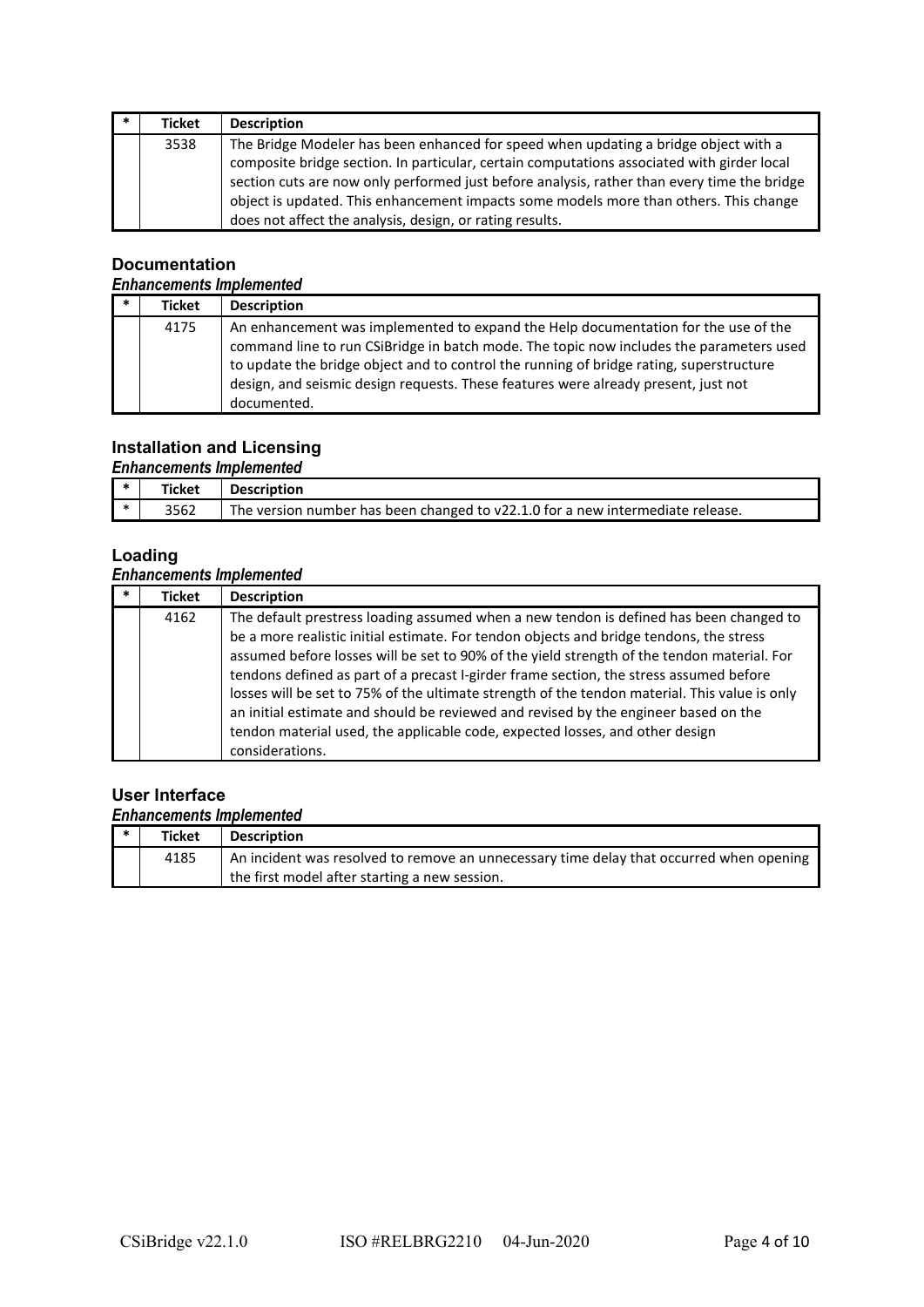### **Analysis**

#### *Incidents Resolved*

| $\ast$ | <b>Ticket</b> | <b>Description</b>                                                                                                                                                                                                                                                                                                                                                                                                                                                                                                                                                                                                                                                                                                                                                                                                                                                                                                                                                                                                                                                                                                                                                                               |
|--------|---------------|--------------------------------------------------------------------------------------------------------------------------------------------------------------------------------------------------------------------------------------------------------------------------------------------------------------------------------------------------------------------------------------------------------------------------------------------------------------------------------------------------------------------------------------------------------------------------------------------------------------------------------------------------------------------------------------------------------------------------------------------------------------------------------------------------------------------------------------------------------------------------------------------------------------------------------------------------------------------------------------------------------------------------------------------------------------------------------------------------------------------------------------------------------------------------------------------------|
| $\ast$ | 1916          | An incident was resolved for the Bridge Modeler with steel I-girder and steel U-girder<br>bridge sections where the sub-meshing of area (shell) objects that model the steel girders<br>themselves could be inconsistent for curved bridges, thereby producing obviously<br>unrealistic force, moment, and stress results for the affected girders. This only affected<br>curved steel girders modeled as shell objects, not mixed or frame models. When this<br>occurred, the number of sub-meshed area elements representing the flange was different<br>on the left and right sides of the web. This did not affect the continuity of the model due to<br>the use of edge constraints, and it did not affect the overall behavior of the model. Only the<br>section cuts used to plot the force, moment, and stress results on the Bridge Object<br>Response Display form and used for bridge superstructure design and rating were affected.<br>No other results were affected. This error was not common and could be avoided by<br>changing the Preferred Maximum Submesh Size on the Update Bridge Structural Model<br>form. When this error occurred, the effect on results was obvious. |
| $\ast$ | 4490          | An incident was resolved where the nonlinear stiffness of Damper-Exponential type links<br>was being included in linear and modal load cases that used the stiffness from a nonlinear<br>load case, including P-delta load cases. This issue only affected CSiBridge versions 21.0.0 to<br>22.0.0 when the option "Stiffness Used for Linear and Modal Load Cases" in the Damper-<br>Exponential type link property was set to "Effective Stiffness from Zero, Else Nonlinear" or<br>"Nonlinear Stiffness". This had the effect of stiffening the model for the affected load cases.<br>Now the stiffness will bet to zero for linear and modal load cases using the stiffness from a<br>nonlinear load case unless the option "Effective Stiffness" is chosen for Damper-Exponential<br>type link properties.                                                                                                                                                                                                                                                                                                                                                                                   |

# **Bridge Design and Rating**

#### *Incidents Resolved*

| $\ast$ | <b>Ticket</b> | <b>Description</b>                                                                                                                                                                                                                                                                                                                                                                                                                                                                                                                                                                                                                                                                                                                                                                                                             |
|--------|---------------|--------------------------------------------------------------------------------------------------------------------------------------------------------------------------------------------------------------------------------------------------------------------------------------------------------------------------------------------------------------------------------------------------------------------------------------------------------------------------------------------------------------------------------------------------------------------------------------------------------------------------------------------------------------------------------------------------------------------------------------------------------------------------------------------------------------------------------|
| *      | 3542          | An incident was resolved for AASHTO bridge rating of steel I-girder bridges where the rating<br>could fail to produce results at stations near the connection between two spans if (1) there<br>was no support (bent) at the connection, (2) there was no full-width diaphragm at the<br>connection, and (3) the number of girders were different between these two spans. No<br>other results were affected.                                                                                                                                                                                                                                                                                                                                                                                                                  |
|        | 3559          | An incident was resolved for superstructure design of concrete box girder bridges where<br>the shear MCFT design results in the table Bridge Super Design AASHTOLRFDxx 04a -<br>CBoxShearMCFT-TorsionRslt reported the field Tcr incorrectly. It was using the compressive<br>stress fpc in equation 5.8.2.1-4 of AASHTO with a negative sign, which produced incorrect<br>results when fpc was not zero, and could even report Tcr as "NaN" when the compressive<br>stress fpc was less than -1.0. The compressive stress fpc is now assumed as positive in<br>compression when calculating the Tcr, although it is still reported as negative in the tables<br>consistent with the sign convention of CSiBridge. This incident impacted the design check<br>ConcBox Shear - MCFT - AASHTO LRFD for all versions of the code. |
|        | 3928          | An incident was resolved for the bridge design of concrete bridge sections per the Eurocode<br>and Indian code where the reported force in the concrete compression block was switched<br>for positive flexure and negative flexure. In other words, the compression-block for positive<br>flexure was reported as being for negative flexure, and vice-versa. The reported values<br>themselves were correct, and no other results were affected. This reporting error affected<br>the flexure design check for all types of concrete bridge sections, but only for the Eurocode<br>and Indian code.                                                                                                                                                                                                                          |
| $\ast$ | 3959          | An incident was resolved for the bridge design and rating of steel I-girder and U-girder<br>bridges per the AASHTO code using PennDOT amendments where the classification of<br>internal shear panels was incorrect. The incorrect classification was not taking into account<br>the PennDot amendment DM4 6.10.9.1 which considers an internal panel to be stiffened if                                                                                                                                                                                                                                                                                                                                                                                                                                                       |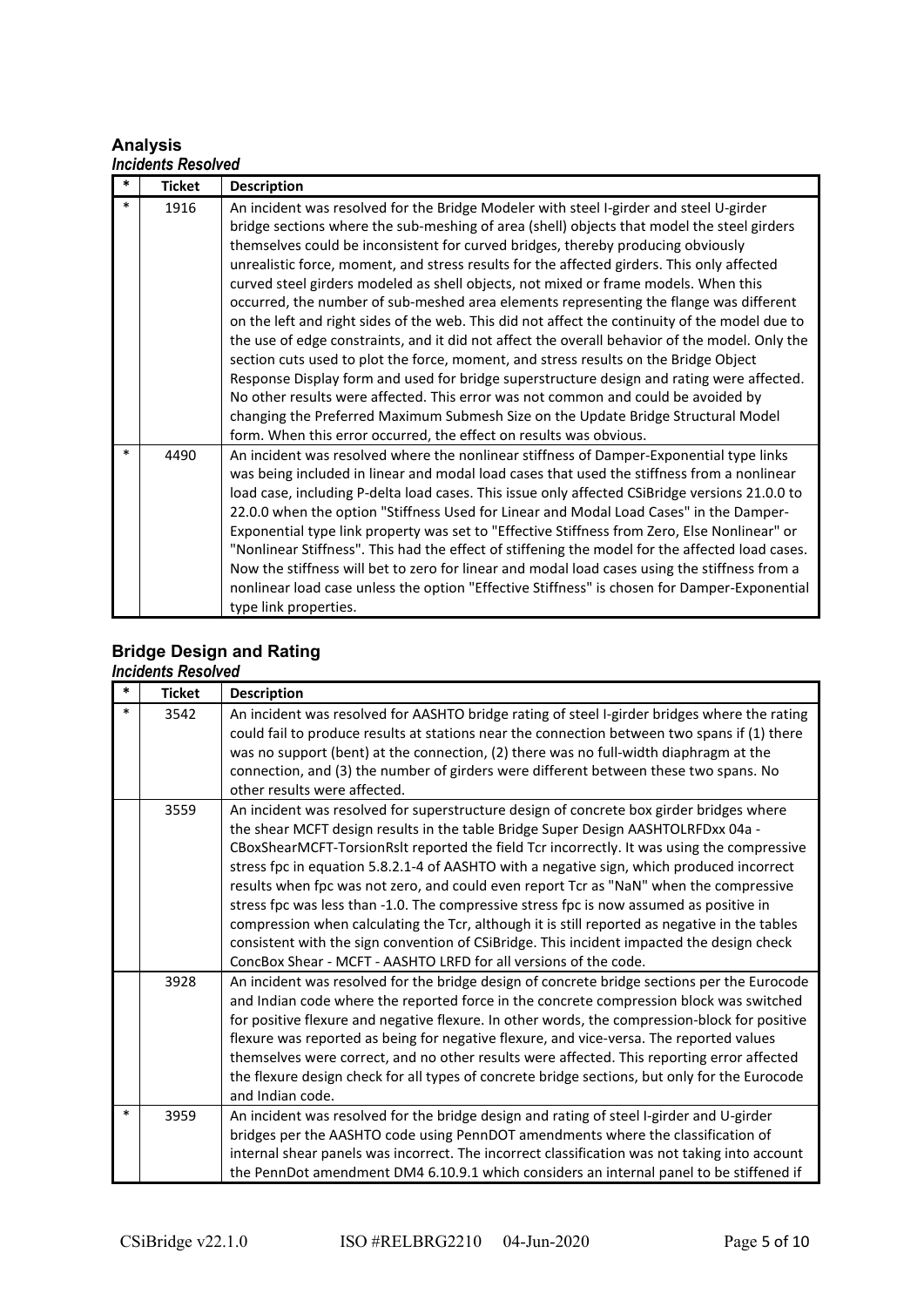| $\ast$ | <b>Ticket</b> | <b>Description</b>                                                                                                                                                                                                                                                                                                                                                                                                                                                                                                                                                                                                                                                               |
|--------|---------------|----------------------------------------------------------------------------------------------------------------------------------------------------------------------------------------------------------------------------------------------------------------------------------------------------------------------------------------------------------------------------------------------------------------------------------------------------------------------------------------------------------------------------------------------------------------------------------------------------------------------------------------------------------------------------------|
|        |               | the stiffener spacing does not exceed 1.5D when longitudinal stiffeners are not present. The<br>previous version was using the AASHTO criteria of 3D. Note that end panels were not<br>affected since they were already using the correct PennDOT value of 0.5D. Impacted design<br>and rating requests: Steel I and U Comp - Strength and Web Fatigue; Codes: AASHTO with<br>PennDOT amendment - All versions.                                                                                                                                                                                                                                                                  |
|        | 3965          | An incident was resolved for the bridge rating of concrete bridges where the demand-<br>capacity ratio of shear demand over the concrete capacity in the web of the beam to<br>prevent crushing prior to the yielding of transverse reinforcement was not correctly<br>reported in the shear rating calculation report. This incorrectly reported ratio did not have<br>any impact on other calculated values or rating factors presented in the calculation report,<br>tables, or plots. Impacted rating requests: Mulicell ConcBox - Shear, Precast I - Shear;<br>Impacted codes: AASHTO LRFD - All versions.                                                                  |
|        | 4181          | An incident was resolved to modify the way the flange lateral bending fatigue stress range<br>is reported. In the old version the stress range was reported as a delta of absolute values of<br>flange lateral bending stresses read at the side tip of the flange. In the new version the<br>stress range is reported as a delta of true values of flange lateral bending stresses read at<br>the side tip of the flange. This change may result in a larger stress range being reported<br>when the signs of the stresses reverse from negative to positive for the defined fatigue load<br>case. This affects AASHTO LRFD fatigue design requests for steel I-girder bridges. |
|        | 4325          | An incident was resolved for bridge superstructure design per the AASHTO LFRD code (all<br>versions) where the DoverC ratio for the bottom flange in negative bending was reported<br>incorrectly in the calculation report for the Steel I Comp Service Design check. This issue<br>only affected the calculation report. Values reported in the tables were correct. In the<br>calculation report, the overall section controlling DoverC and other D/C ratios were also<br>correct. No other codes, bridge section types, or design request types were affected.                                                                                                              |

# **Bridge Modeler**

| *      | <b>Ticket</b> | <b>Description</b>                                                                                                                                                                     |
|--------|---------------|----------------------------------------------------------------------------------------------------------------------------------------------------------------------------------------|
| $\ast$ | 3076          | An incident has been resolved for the Bridge Modeler where staggered diaphragms (cross                                                                                                 |
|        | 3977          | frames) were not generated correctly for steel I-girder, steel U-girder, and precast I-girder                                                                                          |
|        |               | bridges in the case when a staggered diaphragm was defined such that it crossed the                                                                                                    |
|        |               | support between two adjacent spans that had differing numbers of girders. This could occur                                                                                             |
|        |               | if the support was skewed or the two connected girders were not parallel to each other. In                                                                                             |
|        |               | addition, when this error occurred for a steel I-girder bridge model, the panel numbers                                                                                                |
|        |               | could be labeled incorrectly causing bridge design or rating requests to fail to run or fail to                                                                                        |
|        |               | produce results. Now when this situation is encountered, the end of the diaphragm that                                                                                                 |
|        |               | would previously have been connected to the girder in the subsequent span will be                                                                                                      |
|        |               | connected instead to the end of the girder in the current span. This may cause a slight                                                                                                |
|        |               | adjustment of the bearing angle of the diaphragm. This does not affect the common case                                                                                                 |
|        |               | where the number of girders in both spans is the same.                                                                                                                                 |
|        | 3369          | An incident was resolved in the Bridge Modeler where zero-length segments defined at the                                                                                               |
|        |               | end of bridge tendons were sometimes deleted due to a tolerance error. This was not                                                                                                    |
|        |               | common, but when it did occur, it could change the shape of the last segment of the                                                                                                    |
|        |               | tendon. Zero-length segments are used to terminate curved tendons, and the error could                                                                                                 |
|        |               | cause the shape of the last finite-length segment to be straight instead of curved as                                                                                                  |
|        |               | specified. This error was obvious, and results agreed with the model as generated.                                                                                                     |
|        | 3555          | An incident was resolved for the Bridge Modeler where the panel length used for design of                                                                                              |
|        |               | steel I-girder bridges may have been calculated incorrectly for a girder in the case where a                                                                                           |
|        |               | staggered diaphragm (cross frame) was assigned to that girder and its longitudinal location                                                                                            |
|        |               | was nearly identical to that of a global (full width) section cut and also close to a skewed<br>support. This did not occur if there was another global section cut between the skewed |
|        |               | support and the coinciding location of the staggered diaphragm and global section cut. This                                                                                            |
|        |               | error was not common.                                                                                                                                                                  |
|        |               |                                                                                                                                                                                        |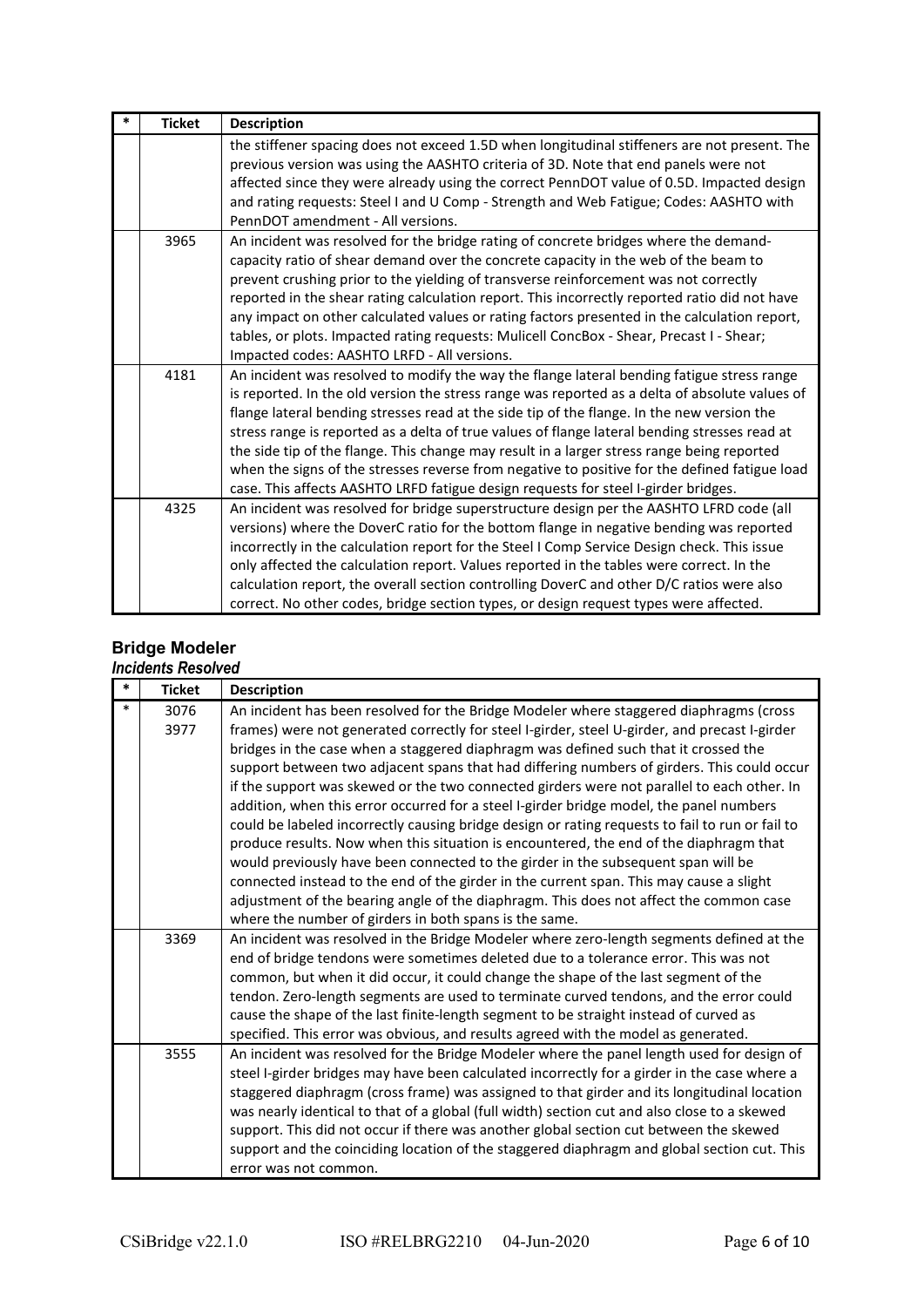| $\ast$ | <b>Ticket</b> | <b>Description</b>                                                                                                                                                                                                                                                                                                                                                                                                                                                                                                                                                                                                                                                                                                                                                                     |
|--------|---------------|----------------------------------------------------------------------------------------------------------------------------------------------------------------------------------------------------------------------------------------------------------------------------------------------------------------------------------------------------------------------------------------------------------------------------------------------------------------------------------------------------------------------------------------------------------------------------------------------------------------------------------------------------------------------------------------------------------------------------------------------------------------------------------------|
| $\ast$ | 3575          | An incident was resolved for the Bridge Modeler where a new span could not be added to a<br>single-span bridge object if there was no bent property defined. Now a default bent                                                                                                                                                                                                                                                                                                                                                                                                                                                                                                                                                                                                        |
|        |               | property will be created and used as the support at newly added spans.                                                                                                                                                                                                                                                                                                                                                                                                                                                                                                                                                                                                                                                                                                                 |
| $\ast$ | 3746          | An incident was resolved for the superstructure design and rating of steel I-girder bridges<br>where the design/rating could fail to run in certain cases because it was unable to<br>determine the bottom-flange lateral restraint type for a panel formed by two staggered<br>diaphragms on opposite sides of the same girder that were within 2 inches of each other<br>longitudinally but were defined with respect to different reference lines (layout-line station<br>or girder distance). This 2-inch distance fell within a tolerance that disrupted the calculation<br>of panel length. When this occurred, results were unavailable for the affected design/rating<br>requests.                                                                                             |
|        | 3794          | An incident was resolved for the Bridge Modeler where the tendons defined in precast<br>concrete I-girder frame sections that are used in a precast I-girder bridge section would<br>sometimes connect to bridge diaphragms instead of to the I-girders themselves, resulting in<br>unexpected analysis results. Now, new bridge groups are automatically created that each<br>contain all the precast I-girders for a single span, and these are assigned to the tendons of<br>the precast I-girders in that span.                                                                                                                                                                                                                                                                    |
| $\ast$ | 3876          | An incident was resolved for the Bridge Modeler where an abnormal termination of the<br>software could occur when moving the mouse cursor along the parametric variation curve<br>displayed in the Parametric Variation Data form if the parametric variation control points<br>were not defined properly to permit generating a valid curve.                                                                                                                                                                                                                                                                                                                                                                                                                                          |
|        | 3891          | An incident was resolved for the Bridge Modeler when defining segmental bridges where<br>segmental cantilever tendons were not updating correctly in the Cantilever Tendon<br>definition form. This issue was occurring when different piers were using different anchor<br>and duct templates and the number of defined anchors between the templates did not<br>match. This error could manifest as not being able to see changes in the form after they<br>were made, or not being able to click the OK button after changes. Switching between<br>spans in the form allowed the changes to be seen and saved. Results agreed with the model<br>that was generated from the Bridge Modeler.                                                                                         |
| $\ast$ | 3921          | An incident was resolved for the Bridge Modeler where an abnormal termination could<br>occur while creating a bridge object from a blank model (not using the Quick Bridge<br>template) when trying to open the Bridge Object Span Assignments form using the "Spans"<br>option from within the Bridge Object Data form when the bridge object is first created. This<br>did not occur once the bridge object was saved or updated.                                                                                                                                                                                                                                                                                                                                                    |
|        | 4310          | An incident was resolved for the Bridge Modeler that addressed several issues relating to<br>the creation and display of segmental bridge tendons: (1.) In rare cases, a segmental tendon<br>was not able to be generated if it ended exactly at the end of a span. This was due to a<br>numerical tolerance check. (2.) The offset specified for the ends of a segmental bridge<br>tendon were shown graphically on the form where defined, but were not being used when<br>actually creating a tendon object.(3.) When clicking the "Show All Tendons" button on the<br>Bridge Tendon Layout Display, not all tendons were actually displayed when there was<br>more than one type of segmental bridge tendon (Top, Bottom, Cantilever and General). This<br>did not affect results. |
|        | 4522          | An incident was resolved for the Bridge Modeler where the bottom flange was not<br>generated for the first steel I-beam-type diaphragm, if any, in a steel I-girder bridge in the<br>case when the bridge section was specified to model the steel I-girders using the option<br>"Modeled as Mixed Frame and Shell". Only the first diaphragm (closest to the start<br>abutment) was affected. When this error occurred, the effect was obvious and the results<br>agreed with the model as generated.                                                                                                                                                                                                                                                                                 |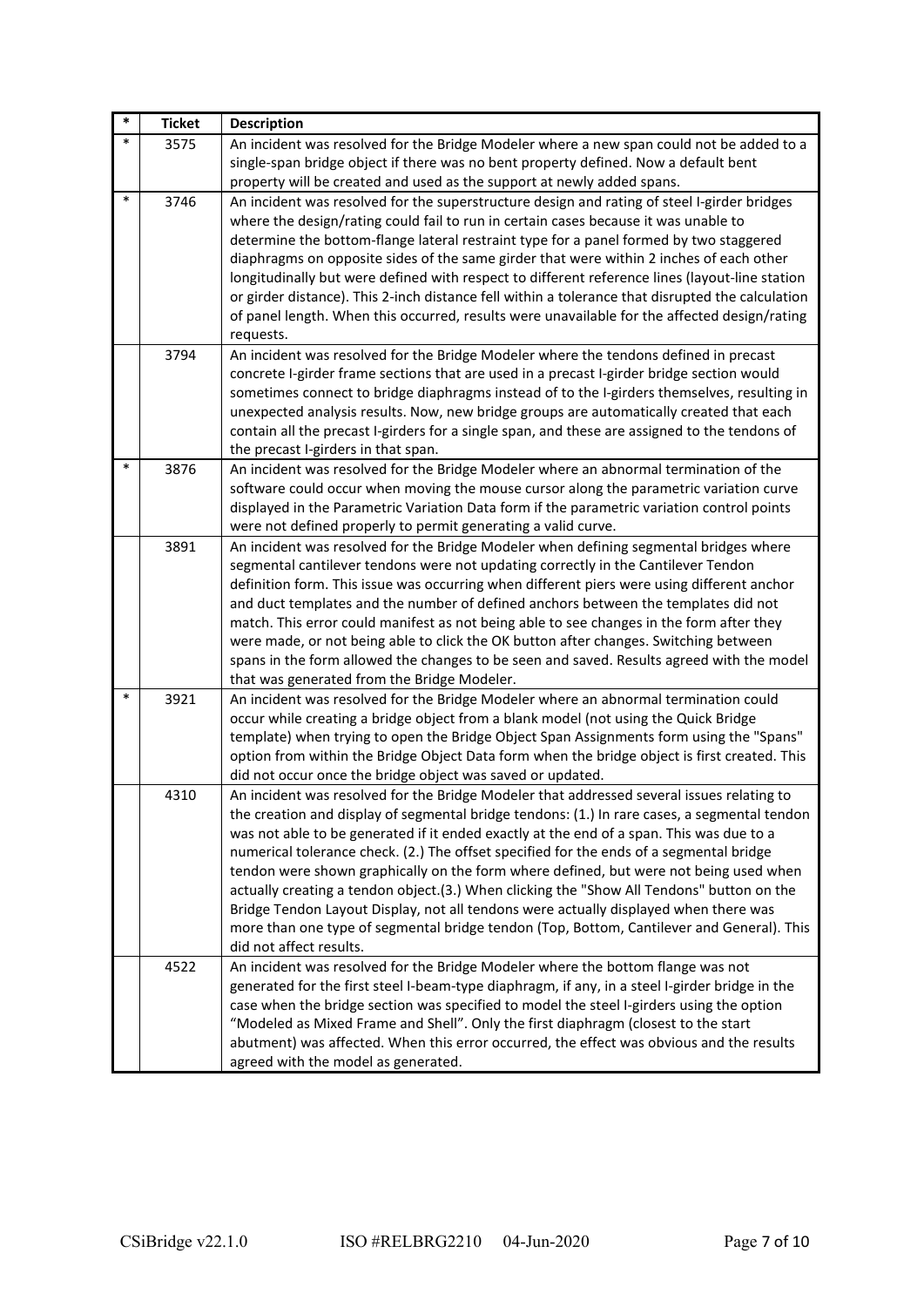### **Data Files** *Incidents Resolved*

| $\ast$ | <b>Ticket</b> | <b>Description</b>                                                                                                                                                                                                                                                                                                                                                 |
|--------|---------------|--------------------------------------------------------------------------------------------------------------------------------------------------------------------------------------------------------------------------------------------------------------------------------------------------------------------------------------------------------------------|
|        | 3800          | An incident was resolved for the Bridge Modeler where segmental bridge objects created in<br>CSiBridge versions prior to v22.0.0 could not be edited for tendons when the model was<br>opened in v22.0.0. In particular, the "Define Segmental Tendon" button on the Define<br>Segmental Bridge Tendons form did not work and could not be used to edit or add new |
|        |               | tendons. The bridge objects previously created were not affected and results did not<br>change in v22.0.0.                                                                                                                                                                                                                                                         |

#### **Database Tables** *Incidents Resolved*

| IIIGIUGIILS INGSUIVGU |                                                                                                                                                                                                                                                                                                                                                                                                                                                                                                                                         |
|-----------------------|-----------------------------------------------------------------------------------------------------------------------------------------------------------------------------------------------------------------------------------------------------------------------------------------------------------------------------------------------------------------------------------------------------------------------------------------------------------------------------------------------------------------------------------------|
| <b>Ticket</b>         | <b>Description</b>                                                                                                                                                                                                                                                                                                                                                                                                                                                                                                                      |
| 3798                  | An incident was resolved where using the interactive database editor to modify bridge<br>superstructure design or rating requests did not allow modification of multiple station<br>ranges, but would instead add any changed station ranges to the previously existing station<br>ranges. Design/rating results were consistent with the new, expanded set of station ranges.<br>These could only be changed using the request definition form. Now these can be added,<br>modified, or deleted using the interactive database editor. |
| 3971                  | An incident was resolved where the StepNum column in the output tables was hidden when<br>a load combination that had step-by-step envelope results was selected for output and<br>there were no step-by-step load cases requested at the same time. All results were present,<br>but the step number was not shown.                                                                                                                                                                                                                    |
| 4147                  | An incident was resolved where scale factors for load patterns were not always exported<br>and imported for power spectral density load cases.                                                                                                                                                                                                                                                                                                                                                                                          |

# **Design – Concrete Frame**

### *Incidents Resolved*

|        | <b>Ticket</b> | <b>Description</b>                                                                                                                                                                                                                                                                |
|--------|---------------|-----------------------------------------------------------------------------------------------------------------------------------------------------------------------------------------------------------------------------------------------------------------------------------|
| $\ast$ | 3796          | An incident was resolved for AASHTO 2007, 2012, and 2014 concrete frame design in which<br>the minimum reinforcement, as required per Cl. 5.7.3.3.2 was not being enforced. The<br>reported required reinforcement was based only on the force actions from the applied<br>loads. |

# **Design – Steel Frame**

### *Incidents Resolved*

| <b>Ticket</b> | <b>Description</b>                                                                                                                                                                                                                                                                                                                                                                                   |
|---------------|------------------------------------------------------------------------------------------------------------------------------------------------------------------------------------------------------------------------------------------------------------------------------------------------------------------------------------------------------------------------------------------------------|
| 1833          | An incident has been resolved in the steel frame design codes AISC 360-05, AISC 360-10,<br>and AISC 360-16 in which the moment capacity in the major principal direction of an angle<br>section for the limit state of yielding was being calculated based on the geometric axis                                                                                                                     |
|               | instead of the principal axis. The design moments are now transformed to the principal axis.                                                                                                                                                                                                                                                                                                         |
| 2169          | An incident was resolved for steel frame design per the CSA S16-09 and S16-14 codes where<br>the calculated shear capacity could have been unconservative for sections that did not<br>meet the h/w <= 1014/sqrt(Fy) limit. The shear area was also being calculated considering<br>the section as rolled. Now the calculated shear area takes into account whether the section<br>is rolled or not. |

#### **Documentation** *Incidents Resolved*

| <b>Ticket</b> | <b>Description</b>                                                                        |
|---------------|-------------------------------------------------------------------------------------------|
| 3917          | An incident was resolved to correct a typo in the AASHTO concrete frame design manuals in |
|               | which the manual contained an extra '2' multiplier in the denominator of AASHTO Eq.       |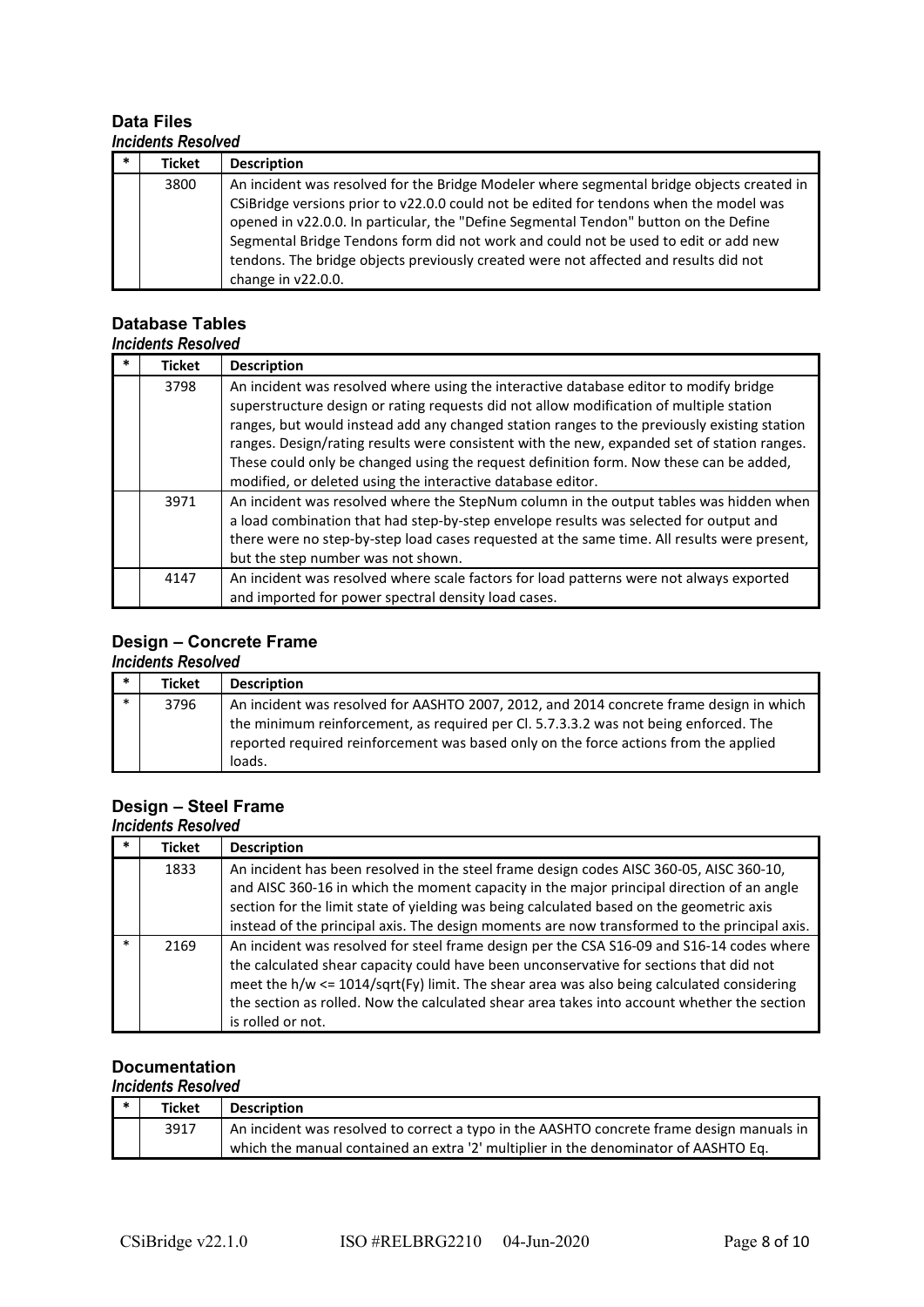| <b>Ticket</b> | <b>Description</b>                                                                                                                                                                             |
|---------------|------------------------------------------------------------------------------------------------------------------------------------------------------------------------------------------------|
|               | 5.8.3.4.2 in section 3.4.4.2 of the manual. This was a documentation issue only. Design<br>results produced by the software were correct.                                                      |
| 4300          | An incident was resolved where the Help file displayed when running CSiBridge v22.0.0<br>could be for v21 if any version of CSiBridge v21.0.0 to v21.2.0 was installed on the same<br>machine. |

# **Drafting and Editing**

### *Incidents Resolved*

| $\ast$ | <b>Ticket</b> | <b>Description</b>                                                                                                                                                                                                                                                                                |
|--------|---------------|---------------------------------------------------------------------------------------------------------------------------------------------------------------------------------------------------------------------------------------------------------------------------------------------------|
|        | 3598          | An incident has been resolved where a general reference line was not completely converted<br>to a layout line when the increment of any two reference points were negative in both the x<br>and y directions. When this happened the later point was not saved as a layout line control<br>point. |
|        | 4105          | An Incident was resolved where an error occurred when trying to draw a general reference<br>line in a blank model (or grid only) while working in DirectX graphics mode. No results were<br>affected.                                                                                             |

# **Graphics**

### *Incidents Resolved*

| $\ast$ | Ticket | <b>Description</b>                                                                                                                                                                                                                                                                                                                                                           |
|--------|--------|------------------------------------------------------------------------------------------------------------------------------------------------------------------------------------------------------------------------------------------------------------------------------------------------------------------------------------------------------------------------------|
|        | 3533   | An incident has been resolved where the Live Load Curb locations shown in the "Show<br>Section Variation" form would be displayed at the wrong positions when the midpoint of<br>the slab width was not symmetric due to unequal overhangs. This was a display issue only<br>and no results were affected.                                                                   |
|        | 3878   | An incident was resolved where the option "Show Selected Girder" in the Bridge Object<br>Response Display form did not work for bridge objects with steel I-girder bridge sections<br>when the bridge object was updated without checking the box "Mesh Slab at Critical Steel I-<br>Girder Locations" in the Update Bridge Structural Model form. No results were affected. |

# **Loading**

#### *Incidents Resolved*

| *      | <b>Ticket</b> | <b>Description</b>                                                                                                                                                                                                                                                                                                                                                                                                                                                                                                                                                                                                                                                                                                                                                                                                                                                                                                            |
|--------|---------------|-------------------------------------------------------------------------------------------------------------------------------------------------------------------------------------------------------------------------------------------------------------------------------------------------------------------------------------------------------------------------------------------------------------------------------------------------------------------------------------------------------------------------------------------------------------------------------------------------------------------------------------------------------------------------------------------------------------------------------------------------------------------------------------------------------------------------------------------------------------------------------------------------------------------------------|
| $\ast$ | 3540          | An incident has been resolved where bridge lane loading points were not being generated<br>at skewed ends of bridge objects in the region of the top slab that extended beyond the<br>intersection of the layout line and the end abutments. This could occur when the lane was<br>defined to use a "Program Determined" bridge group or a user-specified group that<br>included only area (shell) elements. The actual loading points used were clearly displayed<br>using the command Home > Display > Show Lanes, and results were consistent with the<br>displayed loading points.                                                                                                                                                                                                                                                                                                                                        |
| $\ast$ | 3969          | An incident was resolved for Bridge Modeler where bridge temperature loads assigned to<br>steel I girder bridge sections were not being applied to sub-meshed area objects<br>representing the slab at the locations of staggered diaphragms, section transitions, and<br>girder splices. The temperature load was correctly assigned at all other regions of the slab.                                                                                                                                                                                                                                                                                                                                                                                                                                                                                                                                                       |
| $\ast$ | 4492          | An incident was resolved where importing a new ASCE 7-16 Response Spectrum function<br>from a text file (.S2K, \$2K), database-table file (Excel, Access, XML), or the interactive<br>database editor caused the two specified site coefficients Fa and Fv to be ignored and set to<br>1.0. This generated an incorrect response-spectrum function that could significantly affect<br>analysis results when used in a response-spectrum load case. Using the menu command<br>Define > Functions > Response Spectrum Functions to modify/show the function would<br>restore the affected site coefficients to correct program calculated values, and the curve<br>displayed correctly. Clicking OK would then save the correct values for analysis, but clicking<br>Cancel would not. Opening an affected model in the new version of the software will now<br>correct any affected response-spectrum functions automatically. |